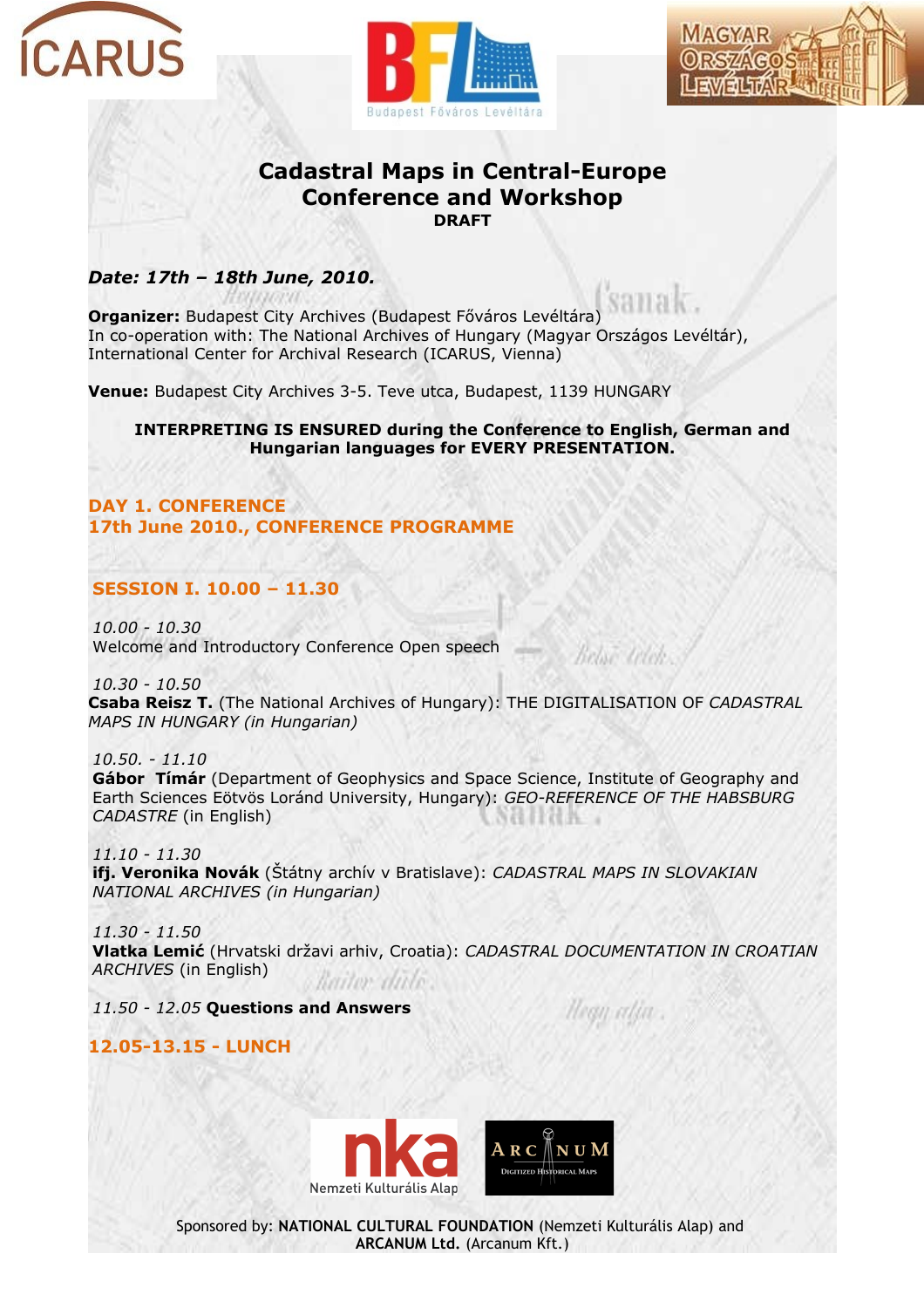





### **SESSION II. 13.15 – 14.30**

*13.15 - 13.35*

**Josef Riegler** (Steiermärkisches Landesarchiv, Austria): *DIE DIGITALISIERUNG DES FRANZISZEISCHEN KATASTERS IM STEIERMÄRKISCHEN LANDESARCHIV* (in German)

*13.35 - 13.55*

**Susanne Fuhrmann** (Bundesamt für Eich- und Vermessungswesen, Austria): *HISTORISCHE GEOBASISDATEN UND DEREN HEUTIGE ANWENDUNGEN FRANZISZEISCHER KATASTER* (in German)

*13.55 - 14.15* **Jiří Peterka** (Regional Archives in Opava, Czech Republic): *DIGITIZATION OF CADASTRAL MAPS IN CZECH REPUBLIC* (in English)

Belovi Inlet

anak

*14.15 - 14.30* **Questions and Answers**

**14.30-14.45 COFFEE BREAK**

**SESSION III. 14.45 – 16.00**

*14.45 - 15.05* **Tibor Molnár** (Historical Archives of Senta, Serbia): *CADASTRAL MAPS IN VOJVODINA* (in Hungarian)

*15.05 – 15.25* **Olga Kilibarda** (Historical Archives of Belgrade, Serbia): *CADASTRAL MAPS IN SEMLIN MAGISTRATE FONDS (1751-1934)* (in German) DRINE CREE

*15.25 - 15.45* **Carlo Vivoli** and **Mario Signori** (State Archives of Pistoia, Italy & State Archives of Milano, Italy): *THE PROJECTS FOR THE ENHANCEMENT AND WEB PUBLICATION OF CADASTRAL MAPPING SERIES SPONSORED BY THE ITALIAN STATE ARCHIVE ADMINISTRATION* (in English)

Railor dido

*15.45 - 16.00* **Questions and Answers**

**16.00-16.15 COFFEE BREAK**

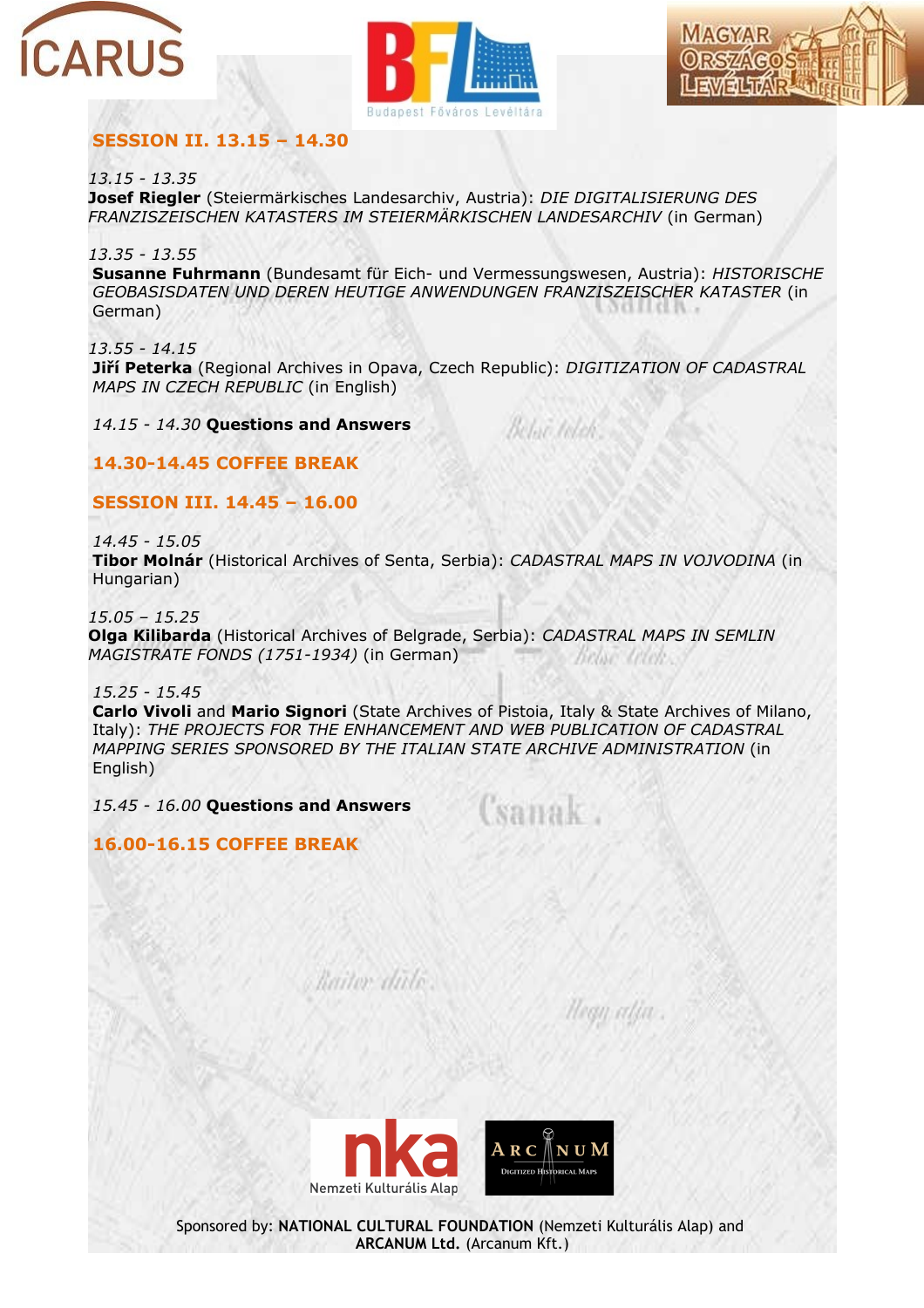





### **SESSION IV. 16.15 – 18.15**

*16.15 - 16.35*  **Vladimir Zumer** (Archives of the Republic of Slovenia): *CADASTRAL MATERIAL IN SLOVENIA – OVERVIEW* (in German)

*16.35 - 16.55* **Darija Plevel** (Archives of the Republic of Slovenia): *CADASTRAL MATERIAL IN SLOVENIA - SCANNING AND USAGE* (in English) SAIRK.

*16.55 – 17.15* **Anna Sokół** (Archiwum Państwowego w Krakowie, Poland): *CADASTRAL MAPS IN POLAND* (in English)

*17.15 – 17.35* **Aldona Warzecha** (Archiwum Państwowego w Krakowie, Poland): *DIE ZUGÄNGLICHKEIT DER KATASTER IN DEN POLNISCHEN STAATSARCHIVEN* (in German)

*17:35 – 18:15* **Liszovszka Jevhenija Ivánovna** and **Kristalovics Uljana Rományivna** (Historical Archives of Lvov, Ukraine): *CADASTRAL MATERIAL IN UKRAINE* (in English)

*18:15 – 18:30* **Questions and Answers**

#### **18.30 BUFFET DINNER**

U STIL

Csanak

Beloë telek.

Hegy alia

 $\texttt{A}\ \texttt{R}\ \texttt{C}\ \overline{\mathbb{A}}$  $N$  U  $M$ DICITIZED HISTORICAL MARS Nemzeti Kulturális Alap

Raitor dide